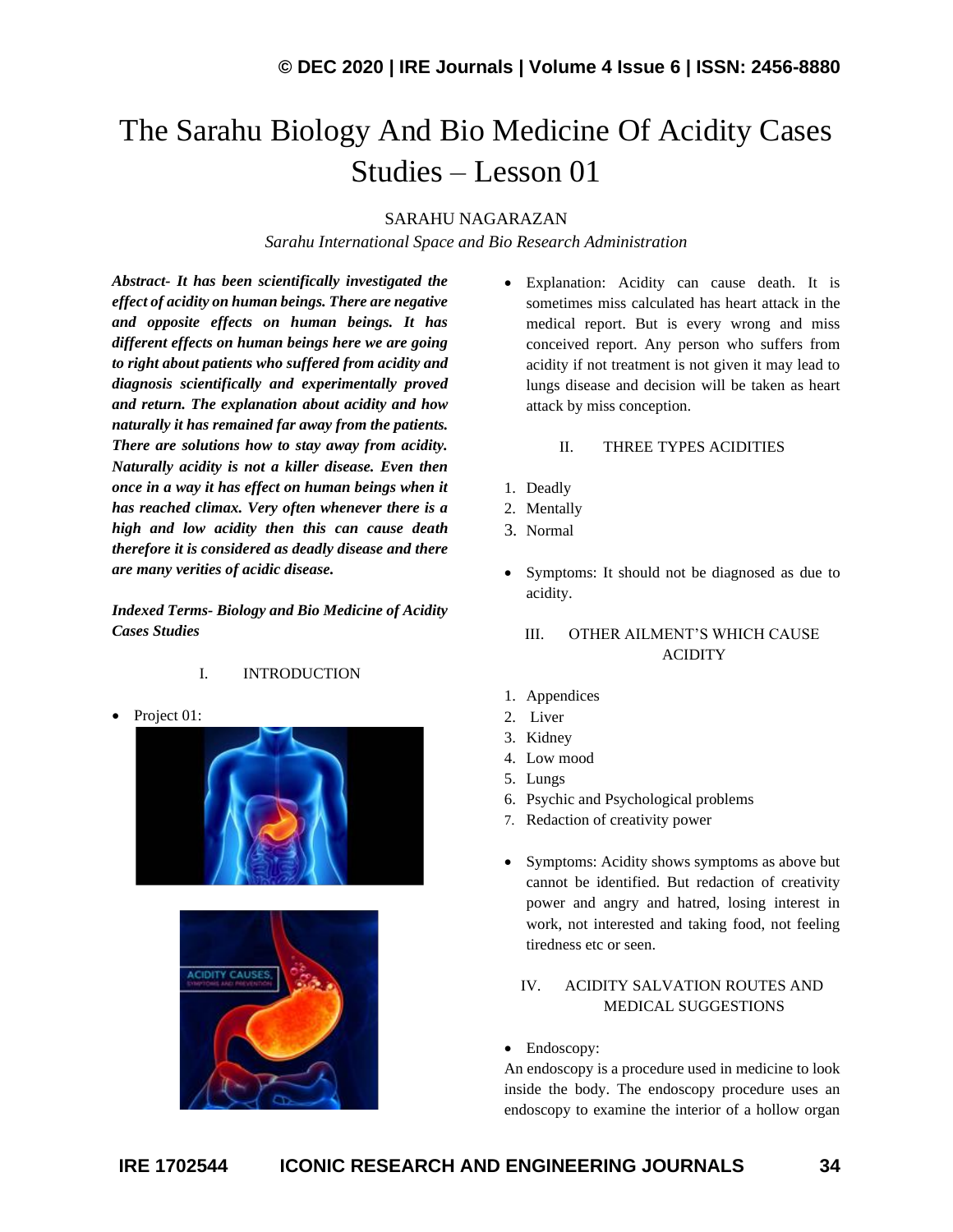# **© DEC 2020 | IRE Journals | Volume 4 Issue 6 | ISSN: 2456-8880**

or cavity of the body. Unlike many other medical imaging techniques, endoscopes are inserted directly into the organ. There are many types of endoscopes.

Endoscopy is a nonsurgical procedure used to examine a person's digestive tract. Using an endoscope, a flexible tube with a light and camera attached to it, your doctor can view pictures of your digestive tract on a color TV Monitor.

There are several types of endoscopy. Those using natural body openings include,

- 1. Esophagogastroduonescopy (EGD) which is often called upper endoscopy
- 2. Gastroscopy enterscopy
- 3. Endoscopy ultrasound
- 4. Endoscopy retrograde Cholangiopancreatography
- 5. Colonoscopy
- 6. Siggmoidoscopy



• Laparoscopy:

Laparoscopy is an operation performed in the abdomen or pelvis using small incisions with the aid of a camera. The laparoscope aids diagnosis or therapeutic interventions with a few small cuts in the abdomen.

Laparoscopy is a type of surgical procedure that allows a surgeon to access the inside of the abdomen and pelvis without having to make large incisions in the skin. This procedure is also known as keyhole surgery or minimally invasive surgery.

There are two types of laparoscope, a telescope rod lens system, usually connected to a video camera (single chip or three chip) a digital laparoscope where a miniature digital video camera is placed at the end of the laparoscope, eliminating the rod lens system.



### • Colonoscopy:

Colonoscopy or coloscopy is the endoscopic examination of the large bowel and the distal part of the small bowel with a CCD camera or a fiber optic camera on a flexible tube passed through the anus.

Colonoscopy is a procedure where a doctor uses a flexible tube with a miniature camera attached to view the inside lining of your retum and colon. During the test, the doctor can find and remove most polyps and some cancers.

## V. ACIDITY SALVATION ROUTES AND NATURAL SUGGESTIONS

- Drinking hot water
- Stopping intake of oil food
- Stop or reduce non veg food
- Depend on more liquid foods
- Taking food in time
- Make sufficient sleep
- Leave to raw chilly
- Reduce hot and other items
- Depend on only baked fish and non veg items
- Keep strict vigilance on non veg and hot food items depending upon deferent food items for two years